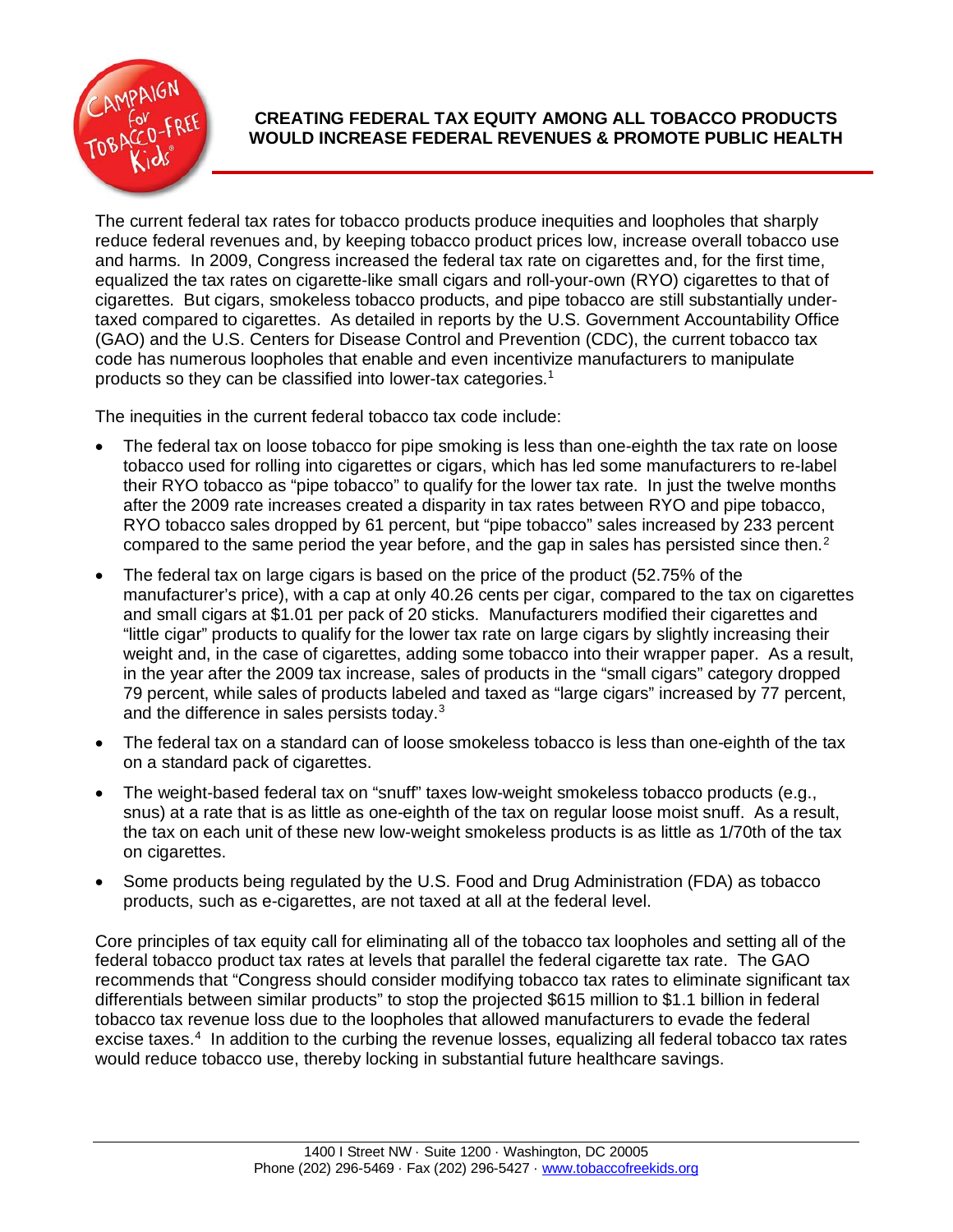|                                    | <b>Rate in Tobacco Tax Code</b>                               | <b>Amount per Unit</b><br>or Standard Package |
|------------------------------------|---------------------------------------------------------------|-----------------------------------------------|
| <b>Cigarettes</b>                  | \$50.33 per thousand                                          | \$1.0066/100 per pack of 20                   |
| <b>Small Cigars (≈cigarettes)</b>  | \$50.33 per thousand                                          | \$1.0066/100 per pack of 20                   |
| <b>RYO Tobacco</b>                 | \$24.78 per pound                                             | \$1.0066/100 per 20 cigarettes worth          |
| Smokeless - loose moist snuff      | \$1.51 per pound                                              | 11.3¢ per 1.2-oz. can                         |
| Smokeless - snus & dissolvables    | \$1.51 per pound                                              | 3.9¢ to 6.7¢ per pack of 20                   |
| <b>Smokeless - chewing tobacco</b> | 50.3¢ per pound                                               | $9.4¢$ per 3-oz. pouch                        |
| <b>Pipe Tobacco</b>                | \$2.8311 per pound                                            | 11.5¢ per 20 cigarettes worth                 |
| <b>Regular Cigars</b>              |                                                               |                                               |
| $-3.6¢$ cigar (mfrs price)         | 52.75% of manufacturer price<br>with 40.26¢ per cigar maximum | 1.9¢ per cigar (52.75%)                       |
| $-25¢$ cigar (mfrs price)          |                                                               | 13.2¢ per cigar (52.75%)                      |
| $-50¢$ cigar (mfrs price)          |                                                               | 26.4¢ per cigar (52.75%)                      |
| - \$1 cigar (mfrs price)           |                                                               | 40.26¢ per cigar (40.26%)                     |
| - \$5 cigar (mfrs price)           |                                                               | 40.26¢ per cigar (8.05%)                      |
| - \$10 cigar (mfrs price)          |                                                               | 40.26¢ per cigar (4.03%)                      |

## **Existing Federal Tobacco Product Tax Rates**

Pack = 20 sticks or units. A pack-worth of RYO tobacco is 0.65 ounces (0.0325 oz per cigarette). Listed cigar prices are the Manufacturer Price (the price charged when manufacturers sell to wholesalers and distributors). A standard can of smokeless moist snuff (e.g., Skoal, Grizzly) is 1.2 ounces. Snus and other new smokeless tobacco products sold in discrete single-use tablets or candy-like lozenges weigh as little as one-eighth to one-tenth as much as regular smokeless tobacco.

## **Setting All Federal Tobacco Product Tax Rates at Equal Levels**

The following table shows all the federal tax rates set at parallel levels, on either a per unit, per pound, or per standard package basis – e.g., taxing each tobacco product sold in single-use or single-dose units at the same current rate as cigarettes (\$1.00<sup>66/100</sup> per 20 sticks), taxing similar tobacco products according to their weight (\$24.78 per pound), and taxing each standard package of other tobacco products at the same rate as a standard pack of cigarettes (\$1.0066/100 per 20-pack).

| <b>Tobacco Product</b>                                         | <b>New Tax Equity Tax Rates</b>                                                                 |
|----------------------------------------------------------------|-------------------------------------------------------------------------------------------------|
| <b>Cigarettes</b>                                              | \$1.0066/100 per pack (no change)                                                               |
| Small Cigars (≈cigarettes)                                     | \$1.00 <sup>66/100</sup> per pack (no change)                                                   |
| <b>RYO Tobacco</b>                                             | \$1.00 <sup>66/100</sup> per 20 cigarettes worth (no change)                                    |
| Smokeless - loose moist snuff                                  | 100.66¢ per 1.2-oz. can                                                                         |
| Smokeless - snus and dissolvables                              | 100.66¢ per 20 units                                                                            |
| Smokeless - chewing tobacco                                    | 100.66¢ per 3-oz. pouch                                                                         |
| <b>Pipe Tobacco</b>                                            | 100.66¢ per 20 cigarettes worth                                                                 |
| Large Cigars (e.g., premium cigars,<br>cigarillos, and blunts) | \$1.0066/100 for a cigar that weighs the same as 20<br>cigarettes with 5.033¢ per cigar minimum |

20 cigarettes worth of smoking tobacco = 0.65 ounces (0.0325 oz per cigarette). By weight, pipe tobacco and large cigars should be taxed at the same rate as cigarettes and RYO tobacco to account for substitutability of these combustible products and variation in sizes of cigars.

## *Campaign for Tobacco-Free Kids, July 23, 2021*

<span id="page-1-0"></span><sup>1</sup> GAO, *Illicit Tobacco: Various Schemes Are Used to Evade Taxes and Fees*, March 2011,

[http://www.gao.gov/new.items/d11313.pdf.](http://www.gao.gov/new.items/d11313.pdf) GAO, *Tobacco Taxes: Large Disparities in Rates for Smoking Products Trigger Significant Market Shifts to Avoid Higher Taxe*s, April 2012[, http://www.gao.gov/assets/600/590192.pdf.](http://www.gao.gov/assets/600/590192.pdf) CDC,